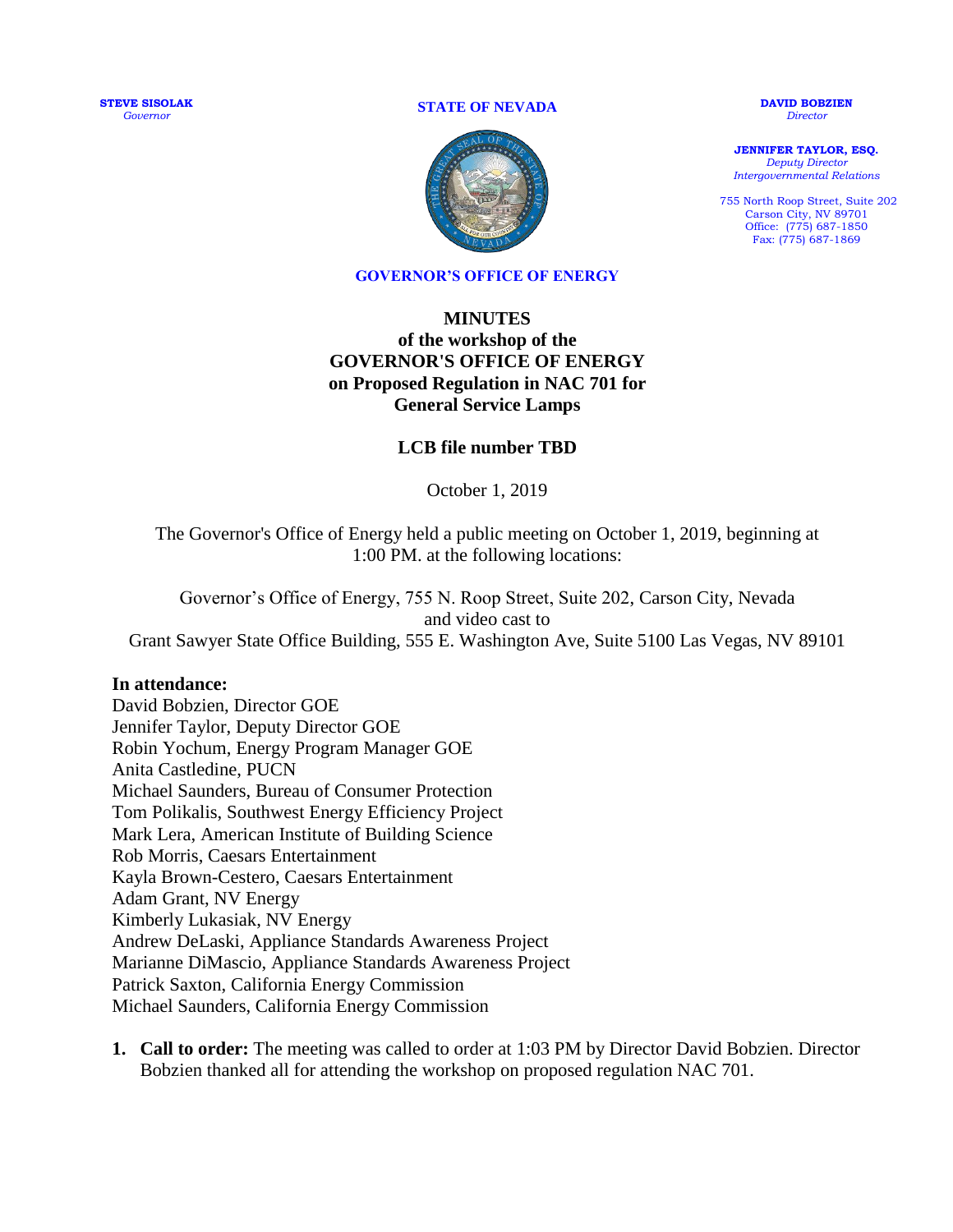- **2. Introductions of those in attendance:** Director Bobzien asked for all in attendance to introduce themselves beginning with the Las Vegas location. Director Bobzien closed Agenda Item No. 2
- **3. Public comments and discussion**: Director Bobzien asked for public comment starting in Carson City. Director Bobzien noted that we also have agenda item number 4 which will be specific for the discussion on the proposed regulation.

Tom Polikalas asked if a written comment could be provided as part of the record and Director Bobzien acknowledged that all written public comments will be part of the record.

Kayla Brown-Cestero asked for clarification regarding the comment time.

Director Bobzien identified that public comments can be submitted under this agenda item or under agenda item 4 where there will be a presentation and discussion of the proposed regulation.

Director Bobzien closed Agenda Item No. 3

**4. Discussion of proposed regulation:** Director Bobzien introduced Robin Yochum, Energy Program Manager to go through the proposed regulation.

Mrs. Yochum began by stating that this proposed regulation will be an additional section added to NAC 701 pursuant to AB54 which passed in the 2019 Legislative Session. Mrs. Yochum identified the direction of AB 54 to define general service lamps and establish a minimum efficiency standard of no less than 45 lumens/watt.

Mrs. Yochum read through section 1 of the proposed regulation which establishes a 45 lumen/watt minimum efficacy standard and asked if anyone had a discussion item under this part, there was none.

Mrs. Yochum read through sections  $2(a) \& 2(b)$  of the proposed regulation which identifies the types of bulbs that are included within the definition.

Kayla Brown-Cestero said that under section 2  $(A)(2)(4)$  these types of bulbs do not exist and suggests removing the language as it could be confusing.

Mrs. Yochum spoke about section 2(C) and identified that these are the non-general service lamps that will not be included in the definition and will not be held to a minimum standard of 45 lumens/watt.

Ms. Brown-Cestero asked specifically about  $C(6)$  and  $C(16)$  and screw based lamps.

Mrs. Yochum said that unless someone on the phone or in the room has an immediate answer to the question, research will need to be done to ensure the correct answer is provided.